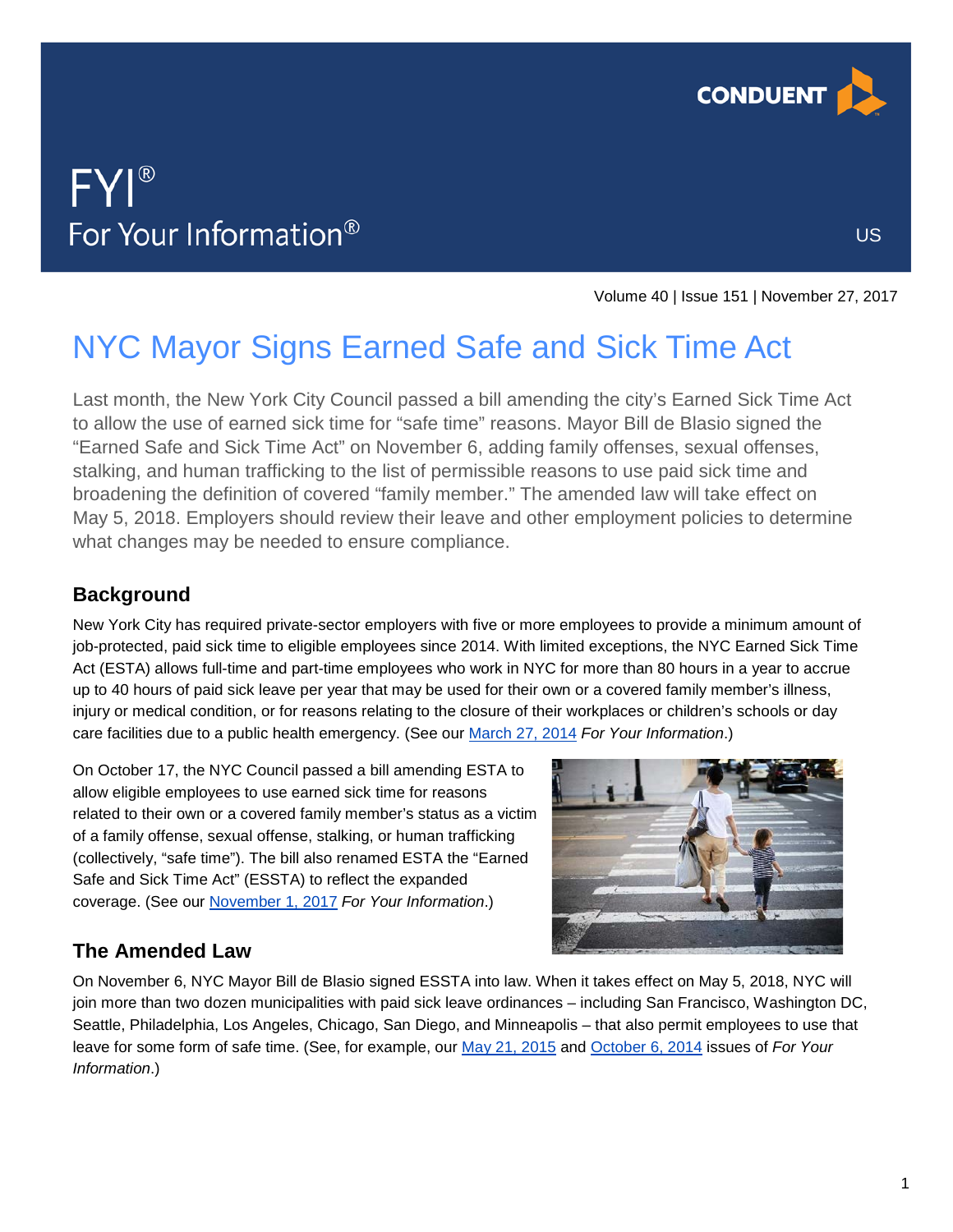#### **Expanded Definition of Family Member**

ESTA allows employees to use their earned sick time to care for a "family member" – the employee's child, grandchild, spouse, domestic partner, parent, grandparent, sibling, or the child or parent of an employee's spouse or domestic partner. Under ESSTA's expanded definition, covered family members will also include "any other individual related by blood to the employee; and any other individual whose close association with the employee is the equivalent of a family relationship" for purposes of both sick and safe time absences.

#### **Safe Time Reasons**

Under ESSTA, eligible employees will be able to use earned sick time as currently permitted under ESTA as well as when an employee or the employee's family member has been the victim of a family offense matter, sexual offense, stalking, or human trafficking. Employees will be eligible to use earned time off for the following safe time reasons:

- Obtain services from a domestic violence shelter, rape crisis center, or other shelter or services program for relief from a family offense matter, sexual offense, stalking, or human trafficking
- Participate in safety planning, temporarily or permanently relocate, or take other actions to increase the safety of the employee or employee's family members from future family offense matters, sexual offenses, stalking, or human trafficking
- Meet with a civil attorney or other social service provider to obtain information and advice on, and prepare for or participate in any criminal or civil proceeding, including but not limited to, matters related to a family offense matter, sexual offense, stalking, human trafficking, custody, visitation, matrimonial issues, orders of protection, immigration, housing, discrimination in employment, housing, or consumer credit
- File a complaint or domestic incident report with law enforcement
- Meet with a district attorney's office
- Enroll children in a new school
- Take other actions necessary to maintain, improve, or restore the physical, psychological, or economic health or safety of the employee or the employee's family member or to protect those who associate or work with the employee

#### **In Closing**

NYC's amended law will permit employees to use earned leave for both sick and safe time and cover additional family members, effective May 5, 2018. Employers should review existing leave and other employment policies to determine what changes may be needed to ensure compliance.